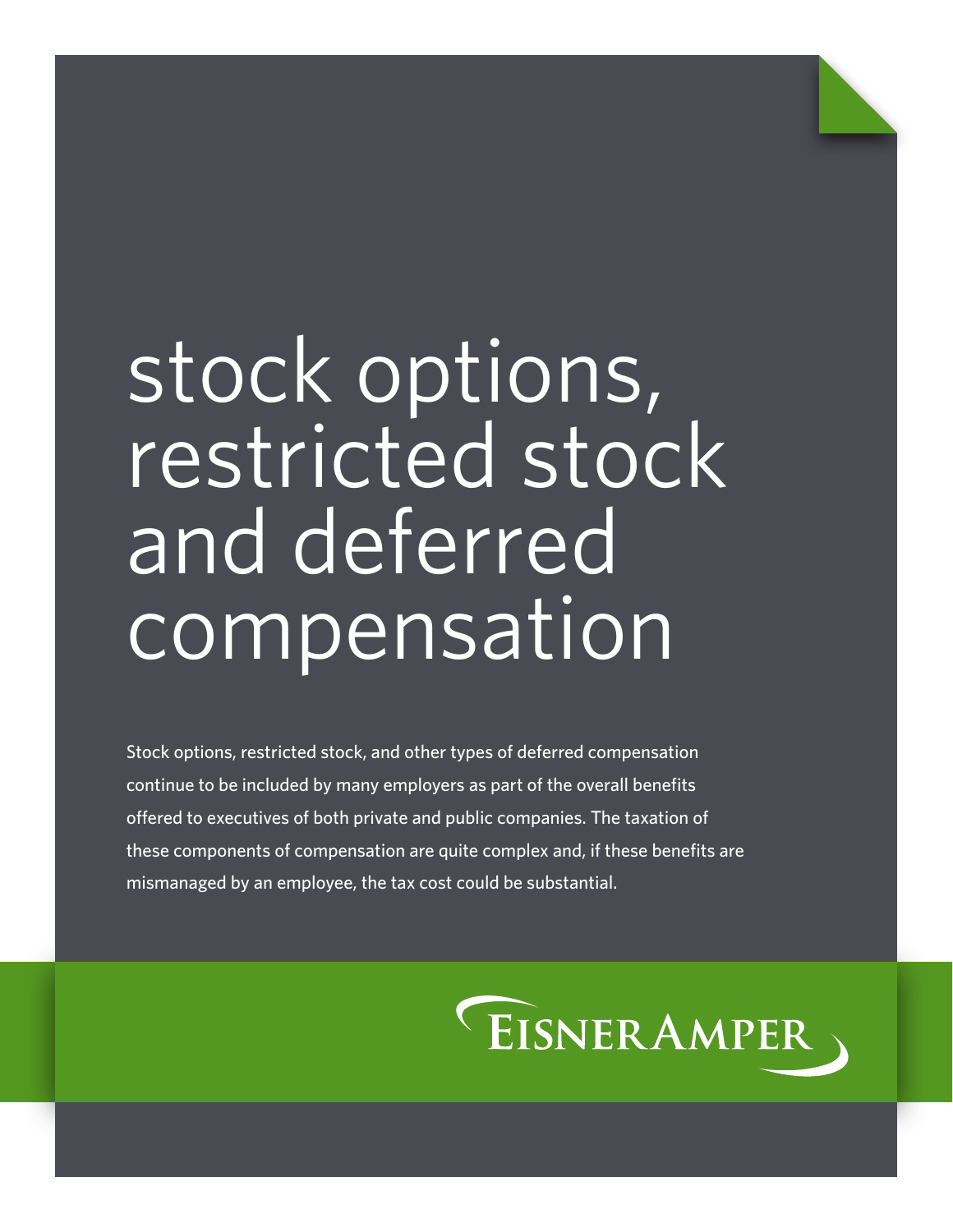# STOCK OPTION PLANS

In recent years, the number of companies offering stock options to their employees has decreased. However, given the recent stock market performance, there are many employees faced with important decisions of what to do with the stock options that they presently hold. These options may represent a significant portion of an employee's overall compensation. If you hold stock options, it is vital to understand the tax rules related to your options in order to maximize the after-tax cash flow related to these instruments. You need to frequently review your inventory of options which have been granted but not yet exercised, along with stock still held from previously exercised options, to come up with a strategy for exercising your options and selling your stock, while minimizing your tax exposure.

There are two kinds of employee stock options: incentive stock options ("ISOs") and nonqualified stock options ("NQSOs"). The tax rules governing the taxation of the exercise of options and the subsequent sale of shares differ substantially between ISOs and NQSOs. For all employee stock options there are 3 critical dates to remember for tax purposes: (1) the date the options are granted to you, (2) the date they are exercised, and (3) the date the stock acquired via the options are sold. You must carefully plan when to exercise stock options and how long to hold the shares (after they are exercised) before selling them.

# INCENTIVE STOCK OPTIONS

ISOs give you the right to buy company stock in the future at a fixed price that is determined at the time the options are granted. The options usually must be exercised within 10 years of receiving them. They cannot be transferred (except on death) and can be exercised only during employment or within 3 months of leaving the company. The exercise price cannot be less than the stock's fair market value at the time of the grant, and thus the stock must appreciate before the ISOs have any value. If they do — and once you've satisfied the applicable holding periods — you can buy shares at a price that is below their fair market value.

The key tax consequences related to the granting and exercising of ISOs include the following:

- There is no tax liability on the date the options are granted.
- There is no regular tax liability when you exercise a previously granted ISO. However, the spread between the exercise price (what is paid for the shares) and the fair market value of the shares at the time of exercise is treated as an addition when computing your AMTI.
- If the stock acquired by exercising the ISOs is owned at least 2 years from the time the options were granted or one year after they were exercised, whichever is later, a profitable sale of the stock will produce long-term capital gain income taxed at a maximum rate of 20%, plus a 3.8% Medicare Contribution Tax on net investment income for taxpayers above the threshold amounts. The gain will generally be the difference between the fair market value of the stock on the date of the sale and your exercise price. This is known as a qualifying disposition. For AMT purposes, the basis in the stock will be the fair market value on the date of exercise (to account for the adjustment mentioned above). Thus, the capital gain will be lower for AMT purposes than for regular tax purposes, although the maximum of a 20% federal tax rate applies to each.
- A disqualifying disposition occurs if you sell the stock within the later of one year after the option is exercised, or within 24 months of the grant date. The gain on this sale will be included as compensation and will be taxed at a federal rate as high as 39.6%. If the price of the stock sold changed from the date of exercise, you may also have a short-term gain component as well. However, there are no Social Security or Medicare taxes due on the compensation derived from disqualifying dispositions of ISOs.

In order to make the best decision of when to exercise your options and sell the underlying shares from both cash flow and tax perspectives, you need to:

- Project both your regular tax and AMT for the current year to determine the number of shares you can exercise without incurring a current-year AMT liability.
- Project multiple future tax scenarios based on different stock prices to assist you in deciding if you should exercise options now, even at the expense of incurring an AMT liability, to gain from potentially greater future tax savings. Also, you should consider the availability of the AMT credit discussed below.
- Determine how much cash you have available to exercise the options and, if necessary, consider a financing option for purchasing the stock. Among these alternatives are a cashless exercise and a stock swap. These techniques will be discussed later in this chapter.

# AMT CREDIT

Even if the exercise of your ISOs results in an AMT liability, you will be eligible in future years to receive an AMT credit for AMT paid on these option exercises in future years. Generally, the credit you can use is limited to the annual amount that your regular tax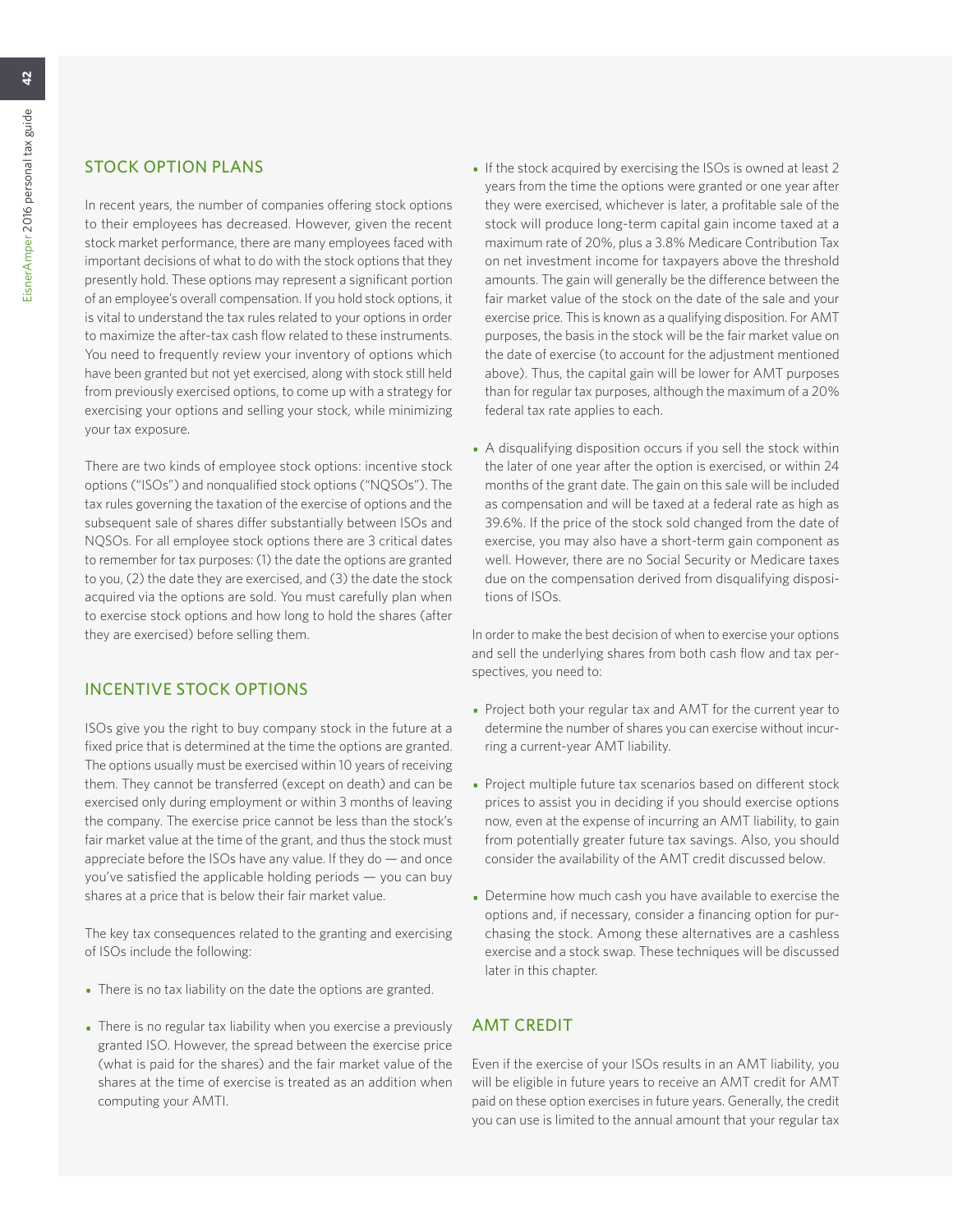exceeds your AMT without regard to the credit in each year. Any unused credit can be carried forward until the full amount is used. While it is usually recommended to avoid paying AMT on ISO exercises whenever possible, there may be situations when you may decide to go ahead with the exercise because of favorable market conditions.

Please see the chapter on tax credits for a detailed discussion of the AMT credit.

#### ISO SCENARIOS

The first decision you have to make is when to exercise your existing options, from right now up to just before they are due to expire. Once you have exercised the options, you then must decide when to sell the shares. However, the tax consequence of selling the shares compared to continuing to hold the shares can be complicated since it depends on several factors. Some are clearly defined, such as the current trading price, the original exercise price, the trading price at the time of the exercise of the option, and the length of time you have held the shares since you exercised the option. But trying to plan for different scenarios when it is impossible to predict the future price of the stock makes it difficult to know the best choice. Here are some alternatives based on your current holdings combined with certain assumptions.

#### SHOULD YOU EXERCISE EARLY?

Exercising your options early rather than waiting until the expiration date can be advantageous, but you must consider cash flow and potential tax costs. On the plus side, exercising early:

- Starts your holding period so you can be eligible for the federal long-term capital gain rate that much sooner.
- Allows you to manage your AMT liability by giving you the ability to exercise just enough options to reach a break-even point between the AMT and regular tax (thereby avoiding the AMT). This can be done annually to allow you to exercise your options with minimal, or no, AMT cost.

#### **tax tip**



# **9** ISO TAX BENEFITS

Assume the following facts:

- 1. You are granted incentive stock options to buy 9,000 shares of your company stock for \$20 per share on June 3, 2008.
- 2. On January 10, 2016, you exercise all 9,000 options when the fair market value is \$30.
- 3. You hold the shares until January 12, 2017 and then sell them for \$45 per share, and you were in the AMT in all years up to the year of the sale.

Your tax consequences without considering the Medicare Contribution Tax of 3.8% would be as follows:

- There is no tax due when the options are granted.
- There is no regular tax due when you exercise the grant and purchase the shares. However, you will have an AMT preference of \$90,000 (9,000 shares at the excess of \$30 over your cost of \$20). Assuming you are already in the AMT, your additional AMT tax is \$25,200 (\$90,000 times the AMT rate of 28%).

When you sell the shares:

- You have a federal regular tax liability of \$45,000 computed by applying the 20% long-term capital gain rate to the gain of \$225,000, computed by subtracting the cost of \$180,000 (9,000 shares at \$20 per share) from your proceeds of \$405,000 (9,000 shares at \$45 per share).
- You will be eligible to offset your regular tax from the sale by \$25,200 of AMT that you paid when you exercised the option. This is your AMT credit amount, but you can only utilize it to the extent your regular tax exceeds your AMT before the offsetting credit.
- Even if you cannot utilize the AMT credit because you are still in the AMT, your AMT tax on the gain is \$27,000. This is 20% of the AMT gain of \$135,000 based on proceeds of \$405,000 less your AMT tax cost of \$270,000 (9,000 shares at \$30 per share when you exercised the options and reported a tax preference amount). You pay the lower AMT tax of \$27,000 in the year of the sale rather than the regular tax of \$45,000, thus saving \$18,000 currently and possibly saving an additional \$25,200 in the future.
- If you are not able to use all the AMT credit, you can continue to carry the unused credit forward to offset regular tax in a subsequent year.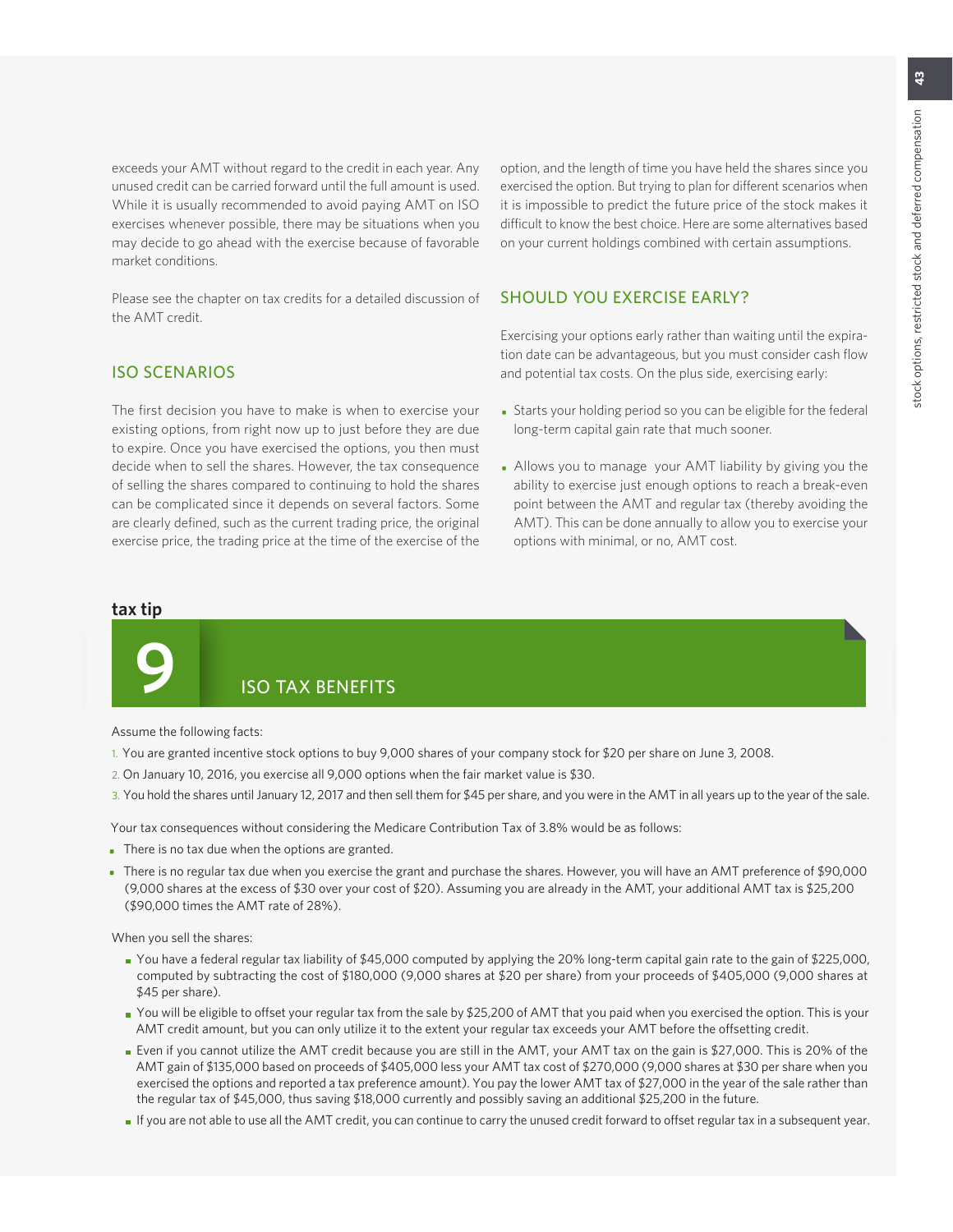• May reduce your overall AMT liability if you are able to exercise the ISOs at a time when you think the market price is close to bottoming out. Since the price is lower and the spread between the fair market value and your exercise price may be negligible, you can exercise more options without incurring an AMT liability, or just having to pay a small liability. Even if the exercise triggers the AMT you'll pay less than you would if you had exercised an equal number of options at a time when the stock price was higher.

Alternatively, on the negative side, exercising early:

- Accelerates the use of funds you need to purchase the shares,
- Can create an AMT liability before you have the proceeds from the sale of the stock to pay an AMT liability, and
- Exposes you to a loss if the value of the shares drops below your exercise cost.

#### ISO EXERCISED IN PRIOR YEARS

Assume the following: You have held 10,000 shares for more than 12 months from the exercise of an ISO grant in a prior year. Your exercise cost was \$15 per share, and the stock was trading at \$25 per share when you exercised the grant. You were subject to the AMT in the year of the exercise on the full amount of the spread between the fair market value of \$25 and the exercise cost of \$15.

#### **If the current trading price is lower than your exercise price**

If you have net capital gains for the year, you can sell the shares and realize a capital loss. As an example, assume the stock is currently trading at \$12 per share. While you would only have a \$3 per share regular tax loss (\$12 less your exercise cost of \$15), your AMT loss would be \$13 per share (\$12 less the \$25 value when you exercised the options). If you are in the AMT this year, your AMT loss on the sale would be \$130,000 (\$13 per share times 10,000 shares), creating a potential total savings of \$27,140 in taxes (\$130,000 times the 20% long-term capital gain rate plus \$30,000 times 3.8% Medicare Contribution Tax on net investment income).

#### If the current trading price is higher than your exercise price but lower than the trading price at the time you exercised the grant

Assume the stock is currently trading at \$19 per share. If you are not in the AMT for the year, you will realize a gain of \$4 per share (\$19 less exercise cost of \$15), resulting in a tax of \$9,520 (23.8% of 10,000 shares at \$4 gain per share). But you may actually save taxes since you have an AMT credit available to offset your regular tax, if not already utilized. The AMT credit is \$28,000 (28% of 10,000 shares at an AMT spread of \$10 per share). Your tax savings will be \$18,480 (\$28,000 AMT credit less the \$9,520 regular and Medicare Contribution Tax on the sale, assuming you have sufficient regular tax liability).

#### **The current trading price is higher than both your exercise price and the trading price at the time of the exercise**

If you sell the shares, you will have a capital gain for both regular tax and AMT purposes. Assume the current stock price is \$35. If you are not in the AMT, you would pay tax on the gain of \$20 per share (\$35 less your exercise cost of \$15). As discussed above, you may have an AMT credit available to offset the tax on the gain. If you are subject to the AMT this year, your AMT gain would be \$10 per share (\$35 less the price at the time of exercise of \$25). Your tax increase for federal tax purposes would be based on the AMT gain of \$10 rather than the regular tax gain of \$20. However, the additional 3.8% Medicare Contribution Tax on net investment income would be based on the \$20 gain.

#### **tax tip**



A falling stock price can result in costly tax consequences if the sale of stock purchased through exercising an incentive stock option is not planned for properly. Take the facts in Tax Tip 9 but assume your exercise of 9,000 shares was earlier this year and the price per share has fallen back to \$20, your exercise price. As Tax Tip 9 demonstrates, your AMT tax on the exercise would be \$25,200 (\$90,000 preference at 28%) if the AMT applies. You will have to pay this tax even though the selling price of your shares is currently equal to the price you paid for them.

What can you do? Sell the shares before the end of the year so that you will have a disqualifying disposition. You would not have a regular tax liability since the selling price of \$20 is now equal to your exercise price. But you will eliminate the \$25,200 AMT that you would pay if you did nothing.

It may make sense to consider selling the shares even if the selling price is greater than your exercise price. Let's say the stock price has dropped to \$23 per share after exercise and you will be in the AMT this year. If you sell the stock before the end of the year, you will realize ordinary income of \$27,000 (9,000 shares at a gain of \$3 per share based on the selling price of \$23 and your cost of \$20 per share). However, the AMT liability on the disqualifying disposition will be \$7,560 (\$27,000 x AMT rate of 28%), which is less than the \$25,200 AMT that you would pay if you held the shares (as computed above). Because the wash sale rule (as discussed in the chapter on capital gains) does not apply to securities sold at a gain (regardless of any AMT benefit you receive), you can then repurchase the shares in the open market, even at a lower price, so that you would still own the same number of shares.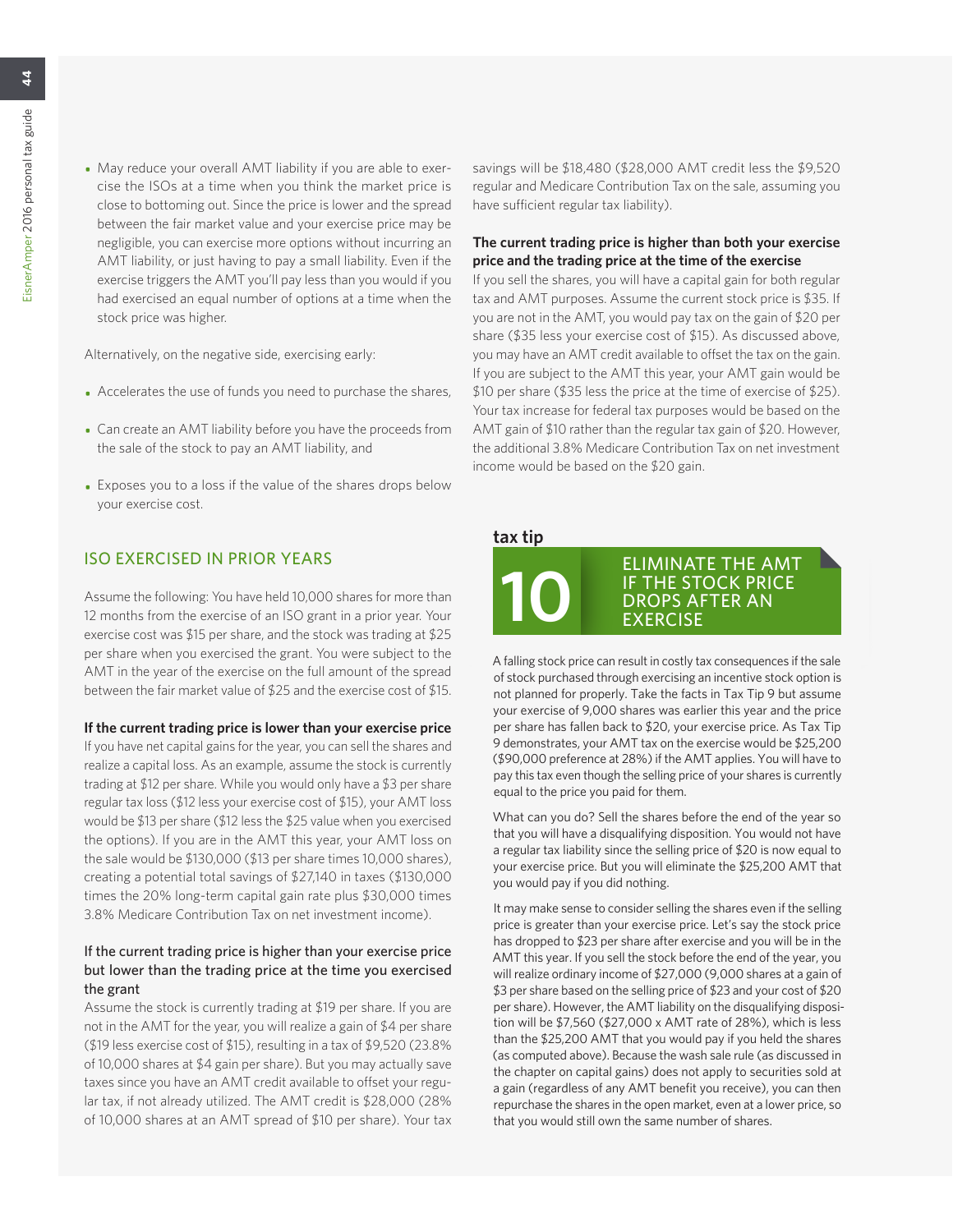#### **tax tip**

# **11**

# USE THE AMT TO YOUR ADVANTAGE TO REDUCE<br>TAXES ON THE SALE OF ISOs

Assume you exercised an ISO grant in 2007 and purchased 30,000 shares at the exercise price of \$5 per share when the stock was selling for \$15 per share. Despite the tax preference amount of \$300,000 (30,000 shares times the \$10 per share spread) you did not have an AMT liability that year because you had substantial ordinary income. You sell the shares in 2016 for \$40 per share and you are in the AMT.

|                            | Regular tax | <b>AMT</b> |
|----------------------------|-------------|------------|
| Long-term capital gain     | \$1,050,000 | \$750,000  |
| Tax at 20%                 | 210,000     | 150,000    |
| Effective tax rate on sale | 20%         | 14.29%     |

Please note this table does not include impact of the Medicare Contribution Tax on net investment income.

The long-term capital gain for regular tax purposes is \$1,050,000 (proceeds of \$1,200,000 less the \$150,000 you paid to purchase the shares). For AMT purposes, the gain is only \$750,000 since your basis is \$15 per share (fair market value at the time of the exercise, even though you did not pay the AMT in that year). The result of the sale is that you only pay a current federal effective tax rate of 14.29% (\$150,000 tax on the actual gain of \$1,050,000).

### ISOs EXERCISED EARLIER IN THE CURRENT YEAR

If you exercised ISOs earlier in the year, you may want to consider selling the shares in a disqualifying disposition if certain conditions exist. Again, let's assume an original exercise price of \$15 per share and a trading price of \$25 per share at the time of exercise.

#### **If the current trading price is less than the price you paid to exercise the option**

First, determine if the AMT preference amount of \$10 per share (\$25 trading price at the time of exercise less your cost of \$15 per share) will put you into the AMT or increase an already existing AMT liability. If so, consider selling the stock to eliminate the AMT that you will have to pay even though the stock price has dropped. As Tax Tip 10 illustrates, you could end up with a substantial tax without any funds to pay the tax. Also, you can always buy back the stock as long as you wait 30 days to avoid the wash sale rule discussed in the chapter on capital gains and dividends. If the AMT preference amount does not put you into the AMT, you can choose to continue holding the shares if you believe the stock will appreciate.

#### **If the current trading price is higher than your exercise price but lower than the trading price when you exercised the option**

If you sell the shares, you will have a disqualifying disposition and

the excess of the current trading price over your exercise price will be taxable as compensation at ordinary income tax rates as high as 39.6%. But if you expect to be in the AMT this year, the sale of the shares will eliminate the AMT of \$10 per share on phantom appreciation that no longer exists. As an example, let's assume the stock price has dropped to \$18 per share. If you sell the shares, you will have ordinary income of \$3 per share for both regular tax and AMT compared to \$10 of income for AMT purposes had you taken no action.

#### **If the current trading price is higher than both your exercise price and the trading price at the time of the exercise**

Once again, if you sell the shares you will have a disqualifying disposition and the excess of the fair market value on the exercise date over your exercise price will be taxable as compensation at ordinary income tax rates. The additional increase on the sale at the date of exercise will be taxed as a short-term capital gain. So if the stock is selling for \$30 per share, a sale of the shares would result in \$15 of income per share sold taxed at potentially 39.6% for regular tax purposes. In addition \$5 per share may be subject to the Medicare Contribution Tax of 3.8%. Thus, if you are not subject to the AMT during the year, it would not make sense to sell the stock during the year. If you would have been in the AMT with or without the ISO preference item it may make sense to sell the shares by year-end. This is because you may never get a benefit for the AMT paid.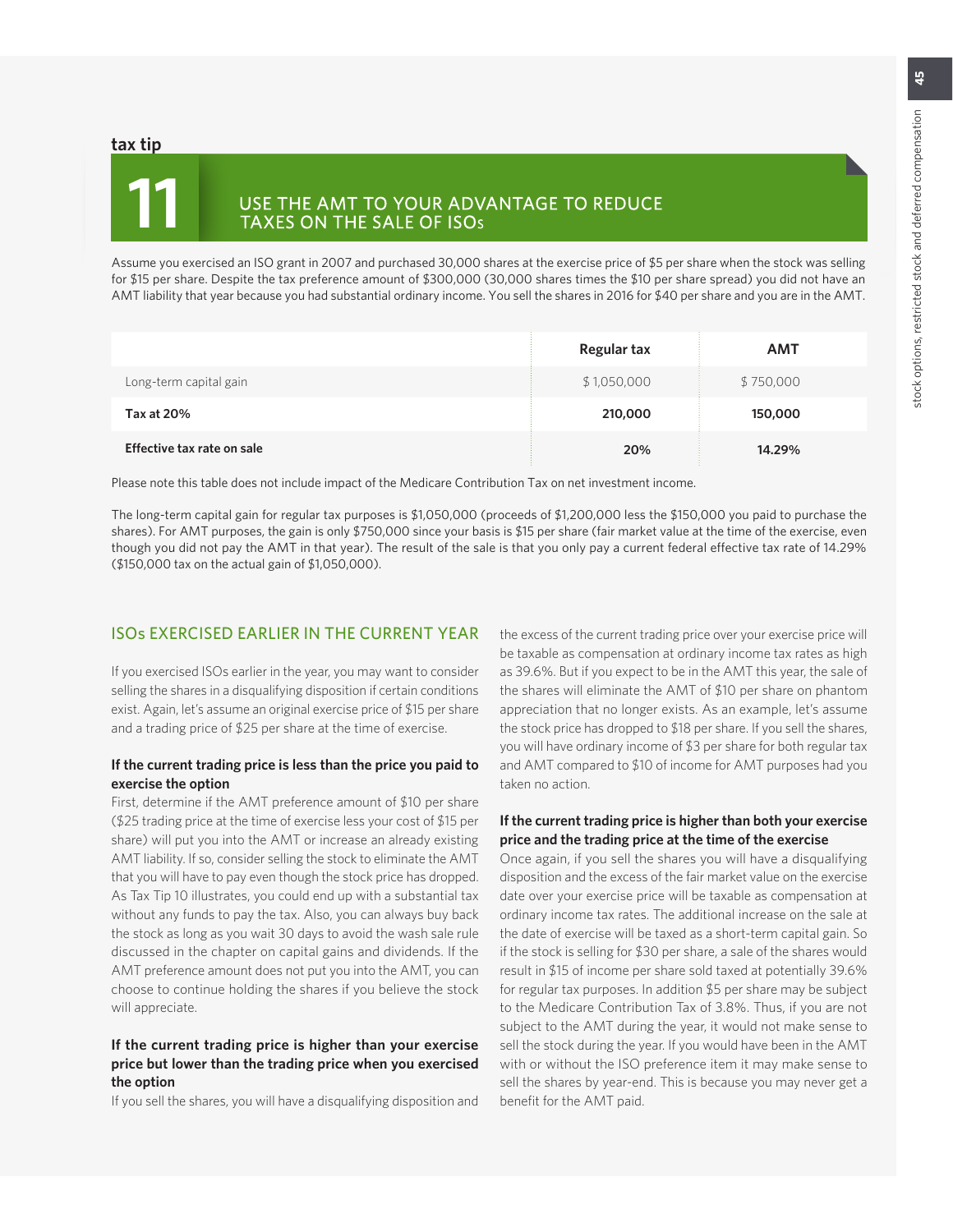# NONQUALIFIED STOCK OPTIONS

Unlike ISOs, the exercise of NQSOs creates taxable ordinary income in the year of exercise for both regular tax and AMT purposes. The income is equal to the excess of the stock's fair market value on the date of exercise over the exercise price plus any amount that was paid for the option, where applicable. The granting of an NQSO does not result in taxable income unless the value of the option is readily ascertainable, which generally is not the case. The income recognized upon exercise will be taxed as compensation and will be subject to both Social Security and Medicare taxes.

When you sell the stock after exercising, any appreciation/depreciation in the stock's value will be taxed as capital gains/losses. The holding period for the underlying stock starts when you acquire the shares — it does not include the time you held the options. For long-term capital gain treatment, you must hold the shares for more than one year after the exercise date.

Unlike ISOs, NQSOs are sometimes transferable. However the employee (and not the transferee) will generally recognize income for tax purposes upon the exercise of the options.

You are not allowed to receive in-the-money options without triggering substantial penalties under provisions of the Internal Revenue Code restricting this type of deferred compensation (see below).

Tax Tip 12 illustrates the tax consequences of an exercise and sale of shares received from the exercise of an NQSO grant.

# FINANCING TECHNIQUES

Unless you have sufficient available cash, it can be problematic to come up with the funds to exercise your stock options. You can borrow money — sometimes from the company itself — but there are other ways to finance your stock acquisition. Two such techniques are a cashless exercise and a stock swap.

A cashless exercise occurs when a broker lends you the cash needed to exercise the options and then, usually on the same day, helps you sell the stock. The broker recoups the funds you borrowed as well as a small amount of interest and you keep the excess funds. Your cost for the transaction is only the small interest charge.

A stock swap occurs when you use previously acquired company stock to pay for the options' exercise cost. Some companies will even grant you more options called "reloads" if you exercise an option with a stock swap. The number of additional options granted will be equal to the number of shares used to pay the exercise price.

### RESTRICTED STOCK

The tax treatment of restricted stock differs considerably from stock options. If you receive compensation in the form of stock subject to a substantial risk of forfeiture, you can defer the recognition of income until the stock is no longer subject to that risk or you sell the stock. But you can elect, under Internal Revenue Code

#### **tax tip**

# **12** NQSO TAX CONSEQUENCES

If the 9,000 shares from exercise of the ISOs in Tax Tip 9 were from the exercise of NQSOs, you will recognize \$90,000 of taxable compensation from the exercise (9,000 shares at \$30 per share fair market value less the \$20 exercise cost). When you sell the stock after holding it for more than one year, from the exercise of NQSOs, you will have a long-term capital gain of \$135,000 (9,000 shares at \$45 less your basis of \$30 per share) at a maximum federal tax cost of \$27,000 (\$135,000 at 20%). Your net cash benefit from the exercise and sale will be:

| Proceeds from the sale                                       | \$405,000 |
|--------------------------------------------------------------|-----------|
| Cost to exercise the shares (9,000 shares at \$20 per share) | (180,000) |
| Tax on exercise of options (\$90,000 at 39.6%)               | (35.640)  |
| Tax when you sell the shares (\$135,000 at 20%)              | (27,000)  |
| Net cash benefit                                             | \$162,360 |

**Note:** *This example does not take into consideration Social Security and Medicare taxes.*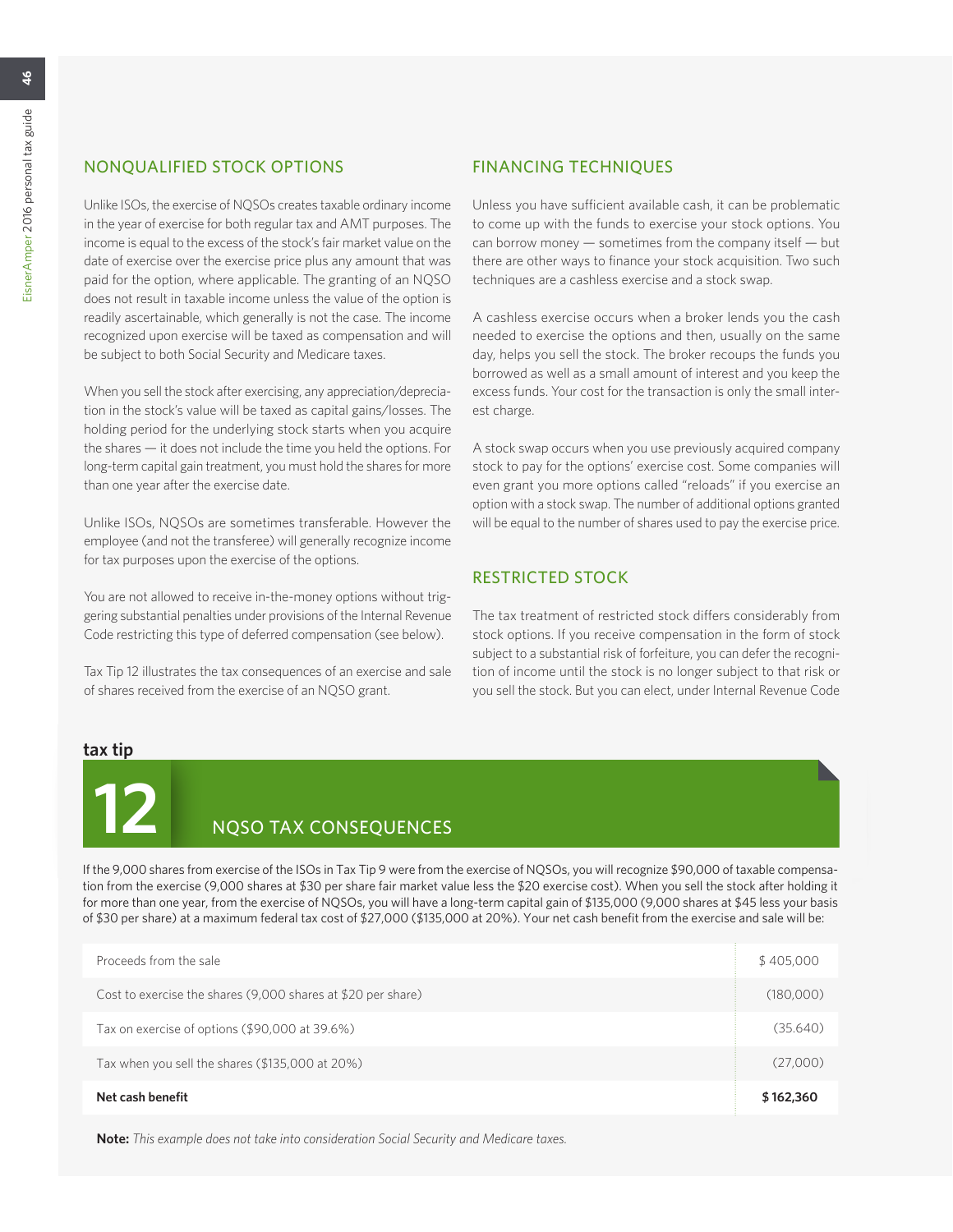Section 83(b), to recognize ordinary income when you receive the stock. You must make this election within 30 days after receiving the stock. However, before making the election, make sure your company's deferred compensation plan with respect to compensation received in the form of stock is in compliance with the requirements discussed in the next section.

A Section 83(b) election can be extremely important if the income taxable to you on the grant date is negligible. Why? Because the election allows you to convert future stock appreciation from ordinary income into long-term capital gain income, which is therefore eligible to be taxed at the much lower long-term capital gain tax rate. If you do not make the election, you will pay tax at ordinary income tax rates on the appreciation when the restrictions lift regardless of whether or not you sell the stock and realize any gain on the sale. See Tax Tip 13.

The disadvantage of making a Section 83(b) election is that you pay tax at ordinary income tax rates in the current year. Plus, taxes paid as a result of the election can't be refunded if you eventually forfeit the stock or the stock's value decreases. You will have a capital loss when you sell the stock, but not if you forfeit it.

#### DEFERRED COMPENSATION PLANS

The tax treatment of compensation received through a deferred compensation plan depends on rules governing the initial election to defer compensation and the ability to take distributions. The initial election to defer compensation must generally be made in the calendar year prior to the year the income is earned.

Distributions can only be made:

- At scheduled times selected at the time of the deferral, based on either specific dates or the age of the participant.
- At the termination of employment or service.
- On the disability or death of the participant.
- To alleviate an unforeseen emergency.
- Following a change in the ownership or effective control of the employer.

Failure to follow these rules will result in:

• Taxation of the compensation 'deferred' at the time it is deferred or credited to the participant, or at the time it vests, whichever is later.

- An additional tax of 20% on top of the ordinary income tax on the amount treated as compensation.
- An interest assessment based on the IRS underpayment rate plus 1% on the tax liability resulting from the recognition of the compensation.

**Note:** *ISOs are excluded from these provisions because their exercise price must be equal to their value at the time of the grant.*

#### ADDITIONAL REPORTING REQUIREMENTS

Every corporation that transferred to an employee a share of stock related to that person's exercise of an ISO during the current tax year is required to file Form 3921 with the IRS for each transfer made. Form 3921 includes the following information:

- The date the option was granted,
- The date the employee exercised the option,
- The number of shares of stock transferred to the employee,
- The fair-market value of the stock when the option was exercised, and
- The exercise price of the stock.

The forms are not required for an employee who is a nonresident alien. Employees must receive the Forms 3921 by January 31 following the end of the calendar year of reporting. The Form is also required to be filed with the IRS with the corresponding Form 1096 by February 28 following the calendar year reported (March 31 if filing electronically).

There are similar filing requirements for employee stock purchase plans.